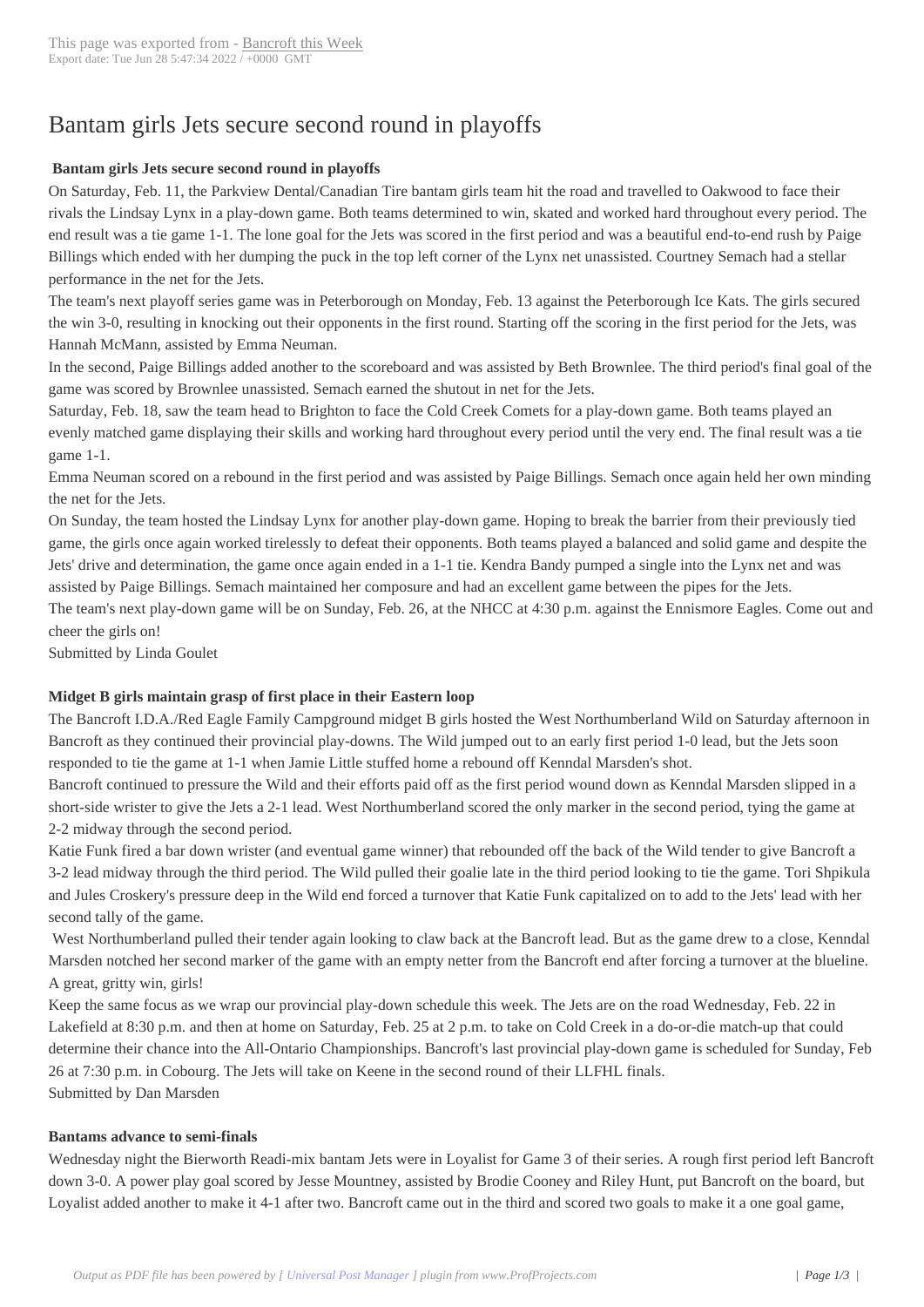goals scored by Cooney, unass[isted, and Jared McC](http://www.bancroftthisweek.com/?p=7600)askie, assisted by Mountney and Cooney, but Loyalist scored a power play goal and an empty netter late in the third to win the game 6-3.

Saturday, Bancroft was at home for Game 4. The Jets came out firing, taking a 2-0 lead after the first, thanks to goals by McCaskie and Cooney, with assists by Carter Thrower, Ethan Woods, Ray Redmond and Jayden Young. Bancroft increased their lead less than 30 seconds into the second with a goal by Woods, assisted by McCaskie. Loyalist cashed in on a power play halfway through the period, but Bancroft answered right back with a goal by Hunt, assisted by Young and Brandon Hudder, and Bancroft led 4-1 heading into the third. Loyalist scored two unanswered goals in the third and shut Bancroft down, but Bancroft managed to hold on for the 4-3 win to keep their playoffs alive.

Sunday, Bancroft was back in Loyalist. Loyalist scored the lone goal of the first, but the Jets came out and scored three goals in the second and shut Loyalist down, to take a 3-1 lead after two. Second period goals by Thrower and two by McCaskie, assists picked up by Mountney, Hunt, Thrower, Cooney and a pair by Woods. Loyalist scored early in the third and then again with just under two minutes left to tie it up and, for the third time in the series, send it into overtime. A minute and 48 seconds into OT, Cooney scored the game winner, assisted by Woods, and Bancroft won 4-3 to take the series.

The Bancroft Jets will face the Highland Storm in the semi-finals and are awaiting their schedule. Submitted by Stacy McCaskie

### **Peewees earn spot in semi-finals**

The Vito's Pizzeria Peewee Jets earned one of four spots in the OMHA semi-finals on Saturday after winning Game 4 and taking the quarter final series against the Campbellford Colts three games to one.

The series started at home on Saturday, Feb. 11. The Jets wasted no time getting down to business and took game one by a score of 8-5. Trevor McDowell had a hat trick in the game while Colson Jenkins scored a pair. Also lighting the lamp for the Jets was Ryker Huygens, Tyson Carr and Eric Hall. Assists went to Connor Sobry, Owen Fergusson (5), Tanner Potts, Jonathan Young (3), Keegan Anderson (2) and Cody Switzer. Phillip Cannon stood tall between the pipes for the Jets.

In Game 2, the Colts proved they would not go down without a fight and managed to edge the Jets by a score of 5-4. Goal scorers in this game was Jenkins (2), Brady Hunt and Anderson. Chipping in with the helpers was Fergusson (2), Switzer, McDowell, and Jenkins. Ben Landry and Phillip Cannon split the goaltending duties for this game.

The boys were back at home for Game 3 on Friday and after a scoreless first period, the Jets were first to strike on a goal by Carr. Switzer, Carr and Jenkins rounded out the scoring in the third period leading the Jets to a 4-2 victory. McDowell, Sobry, Hunt, Switzer, Anderson (2) and Fergusson provided the assists. Cannon was sharp between the pipes for his team.

Game 4 saw the Jets hit the road again to Campbellford. It was obvious they were hungry for a win as they played their best game of the series on their way to a 5-2 win. Fergusson had a huge game for the Jets scoring four goals while Jenkins added to the tally with one of his own. Assists on the goals went to Anderson (3), McDowell (2), Jenkins (2), Potts and Carr. Cannon had a fabulous game in net for the Jets making several key saves.

The Jets will now face the Parry Sound Shamrocks in the semi-finals and are awaiting their schedule. Be sure to check the Bancroft Minor Hockey Facebook page and website (www.bancroftjets.com) for schedule updates. The players and coaching staff want to thank everyone for their support so far and look forward to seeing everyone out again to cheer on the team in the next round! Go Jets Go!

Submitted by Tanya Carr

### **Winning weekend for atoms**

The Bancroft Auto Body atoms played a home and home series against the Otonabee Wolves this past weekend. The first game of the series was on home ice with both teams ready to play. Parker Fergusson opened the scoring in the first for the Jets with the assist going to Ben Dynes. The Wolves answered back with one of their own but Fergusson potted another to finish the first period with a 2-1 lead. Second period saw more of the same back and forth action with two goals from each team. Goals scored by Owen Plunkett and Peyton Armstrong, assists going to Logan Toupin and Fergusson. With still a one goal lead going into the third for the Jets both teams exchanged one more goal each, unassisted goal scored by Tyson Hetu, to give Bancroft the 5-4 win. On Sunday the Jets travelled to Otonabee for the second game of the series. Otonabee wanted to even the score but the Jets were having none of it. Bancroft hit the ice hard and did not look back with a 6-0 win. Goals scored by Toupin, Plunkett, Dynes, Armstrong (2) and Fergusson. Assists going to Dynes (2), Hunter Dafoe, Armstrong, Plunkett (2), Griffin Page and Toupin. Cameron Wood celebrated